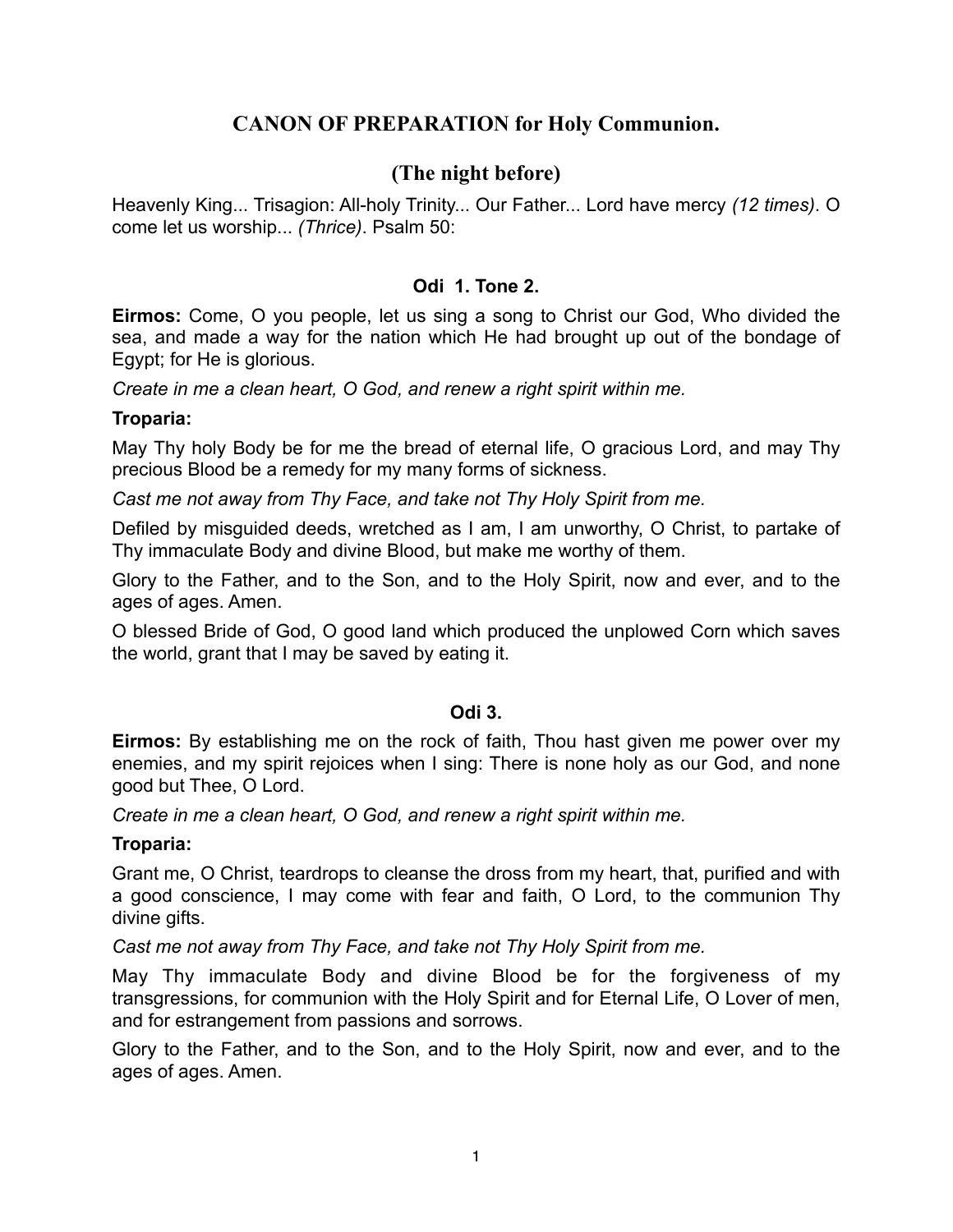O all-holy Lady, Altar of the Bread of Life, which for mercy's sake came down from on high and gave new life to the world, make even me, who am unworthy, worthy now with fear to eat it and live.

### **Odi 4.**

**Eirmos:** From a Virgin didst Thou come, not as an Ambassador, nor as an Angel, but the very Lord Himself incarnate, and didst save me, the whole man. Therefore I cry to Thee: Glory to Thy power, O Lord!

*Create in me a clean heart, O God, and renew a right spirit within me.*

## **Troparia:**

O most merciful One. Who wast incarnate for us, Thou didst will to be slain as a Sheep for the sins of men; therefore I implore Thee to blot out my offenses.

*Cast me not away from Thy Face, and take not Thy Holy Spirit from me.*

Heal the wounds of my soul, O Lord, and wholly sanctify me, and make me worthy, O Lord, to partake of Thy divine mystical Supper, wretched as I am.

Glory to the Father, and to the Son, and to the Holy Spirit, now and ever, and to the ages of ages. Amen.

Intercede for me also, O Lady, with Him Who came from thy womb, and keep me, thy slave, pure and blameless that I may be sanctified by obtaining the spiritual pearl.

## **Odi 5.**

**Eirmos:** Giver of light and Sovereign Creator of the worlds, guide us in the light of Thy commandments, for we know no other God than Thee.

*Create in me a clean heart, O God, and renew a right spirit within me.*

## **Troparia:**

As Thou didst foretell, O Christ, let it be to Thy wicked servant. Abide in me as Thou didst promise; for lo, I am eating Thy divine Body and drinking Thy Blood.

*Cast me not away from Thy Face, and take not Thy Holy Spirit from me.*

O Word of God, and God, may the live coal of Thy Body be for the enlightenment of me who am darkened, and may Thy Blood be the cleansing of my sinful soul.

Glory to the Father, and to the Son, and to the Holy Spirit, now and ever, and to the ages of ages. Amen.

O Mary, Mother of God, holy tabernacle of the scent of Heaven, make me by Thy prayers, a chosen vessel, that I may partake of the Sacrament of thy Son.

## **Odi 6.**

**Eirmos:** Whirled about in the abyss of sin, I appeal to the unfathomable abyss of Thy compassion: Raise me up from corruption, O God.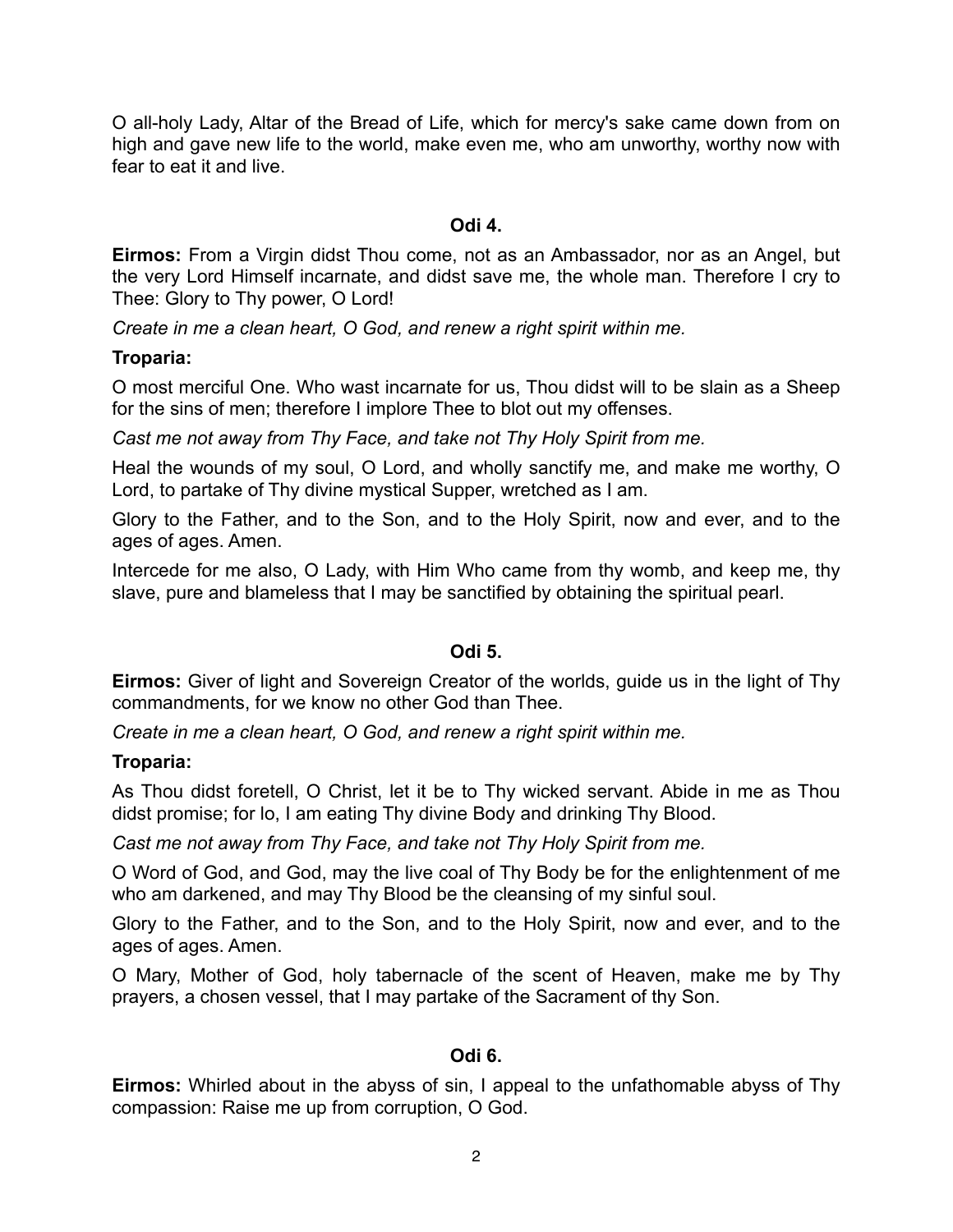*Create in me a clean heart, O God, and renew a right spirit within me.*

## **Troparia:**

O Saviour, sanctify my mind, soul, heart and body, and grant me uncondemned, O Lord, to approach the fearful Mysteries.

*Cast me not away from Thy Face, and take not Thy Holy Spirit from me.*

Grant estrangement from passions, and the assistance of Thy grace, and assurance of life by the communion of Thy Holy Mysteries, O Christ.

Glory to the Father, and to the Son, and to the Holy Spirit, now and ever, and to the ages of ages. Amen.

O Holy Word of God and God, sanctify the whole of me as I now approach Thy divine Mysteries, by the prayers of Thy Holy Mother.

Lord, have mercy. *(Thrice).*

Glory to the Father, and to the Son, and to the Holy Spirit, now and ever, and to the ages of ages. Amen.

## **Kontakion:**

 Disdain me not to receive now, O Christ, the Bread which is Thy Body and Thy divine Blood, and to partake, O Lord, of Thy most pure and dread Mysteries, wretched as I am, and may it not be to me for judgment, but for eternal and immortal life.

## **Odi 7.**

**Eirmos:** The wise children did not adore the golden idol, but went themselves into the flame and defied the pagan gods. They prayed in the midst of the flame, and an Angel bedewed them: The prayer of your lips has been heard.

*Create in me a clean heart, O God, and renew a right spirit within me.*

## **Troparia:**

May the communion of Thine immortal Mysteries, the source of all goodness, O Christ, be to me light and life and dispassion and the means of progress and proficiency in divine virtue, O only Good One, that I may glorify Thee.

## *Cast me not away from Thy Face, and take not Thy Holy Spirit from me.*

That I may be redeemed from passions, enemies, wants, and every sorrow, I now draw near with trembling, love and reverence, O Lover of men, to Thy immortal and divine Mysteries, singing to Thee: Blessed art Thou, O God of our fathers.

Glory to the Father, and to the Son, and to the Holy Spirit, now and ever, and to the ages of ages. Amen.

O thou who art full of Divine Grace and gavest birth incomprehensibly to the Saviour Christ, I thy servant, unclean as I am, now beseech thee, O pure one: Cleanse me who now wish to approach the immaculate Mysteries, from all defilement of body and spirit.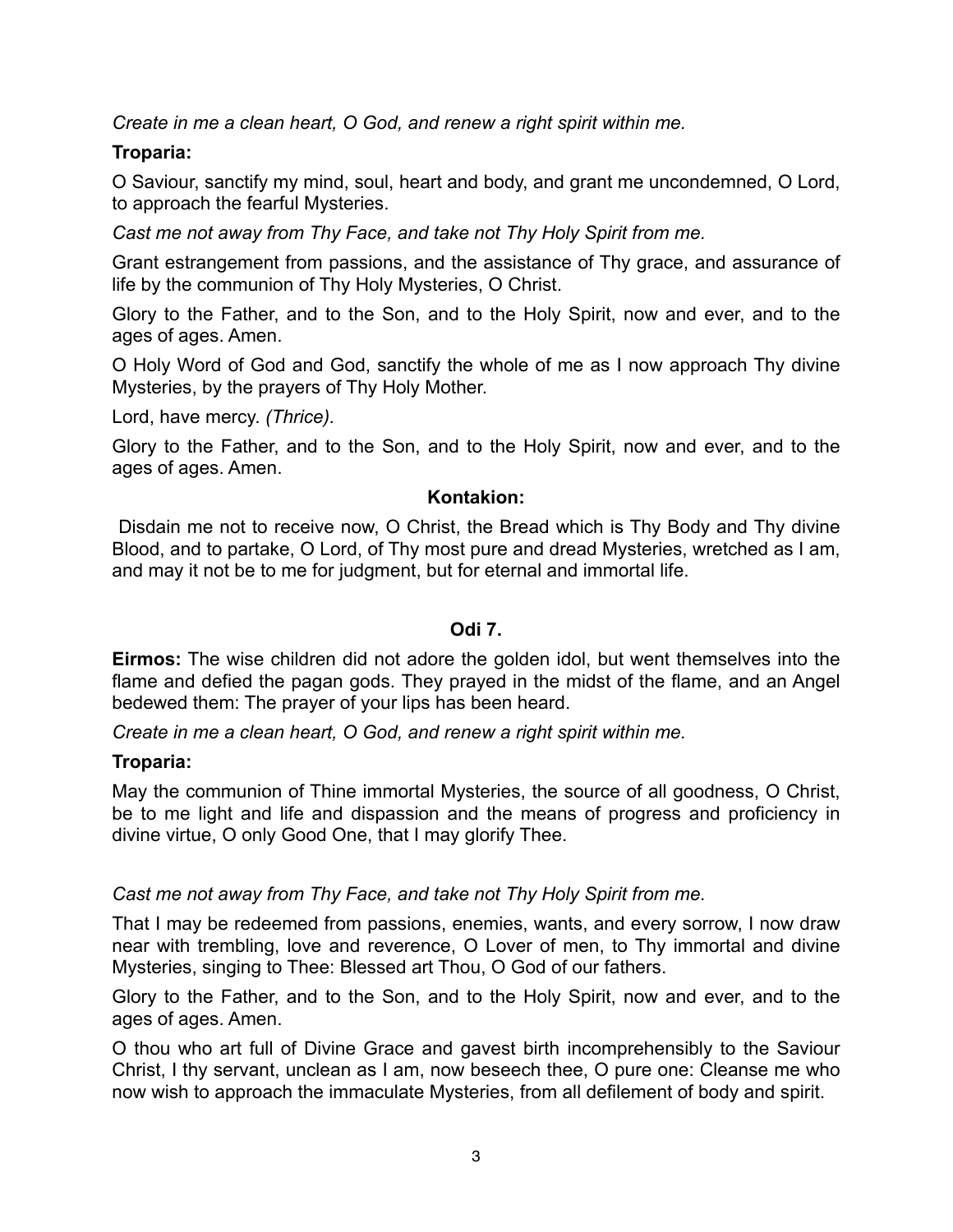## **Odi 8.**

**Eirmos:** Sing of the acts of God Who descended into the fiery furnace with the Hebrew children, and changed the flame into dew, and exalt Him as Lord throughout all ages.

*Create in me a clean heart, O God, and renew a right spirit within me.*

## **Troparia:**

Grant me, who am desperate, to be a participant now of Thy heavenly, dread and holy Mysteries, O Christ, and of Thy divine Mystical Supper, O my Saviour and God.

*Cast me not away from Thy Face, and take not Thy Holy Spirit from me.*

I fly for refuge to Thy compassion, O Good One, and I cry to Thee with fear: Abide in me, O Saviour, and I in Thee as Thou saidst; for lo, confiding in Thy mercy, I eat Thy Body and drink Thy Blood.

Glory to the Father, and to the Son, and to the Holy Spirit, now and ever, and to the ages of ages. Amen.

I tremble, taking fire, lest I should burn as wax and hay. O dread Mystery! O Divine Compassion! How can I who am clay partake of the divine Body and Blood and become incorruptible!

## **Odi 9.**

**Eirmos:** The Son of the Eternal Father, God and Lord, has appeared to us incarnate of a Virgin, to enlighten those in darkness, and to gather the dispersed; therefore the allhymned Mother of God we magnify.

*Create in me a clean heart, O God, and renew a right spirit within me.*

## **Troparia:**

The Lord is good. O taste and see! For of old He became like us for us, and once offered Himself as a sacrifice to His Father and is perpetually slain, sanctifying communicants.

*Cast me not away from Thy Face, and take not Thy Holy Spirit from me.*

May I be sanctified in body and soul, O Lord; may I be enlightened and saved; may I become by the communion of the Holy Mysteries Thy dwelling, having Thee with the Father and the Spirit living within me, O most merciful Benefactor.

Glory to the Father, and to the Son, and to the Holy Spirit:

May Thy most precious Body and Blood, my Saviour, be to me as fire and light, consuming the fuel of sin and burning the thorns of my passions, enlightening the whole of me to adore Thy Divinity.

Now and ever, and to the ages of ages. Amen.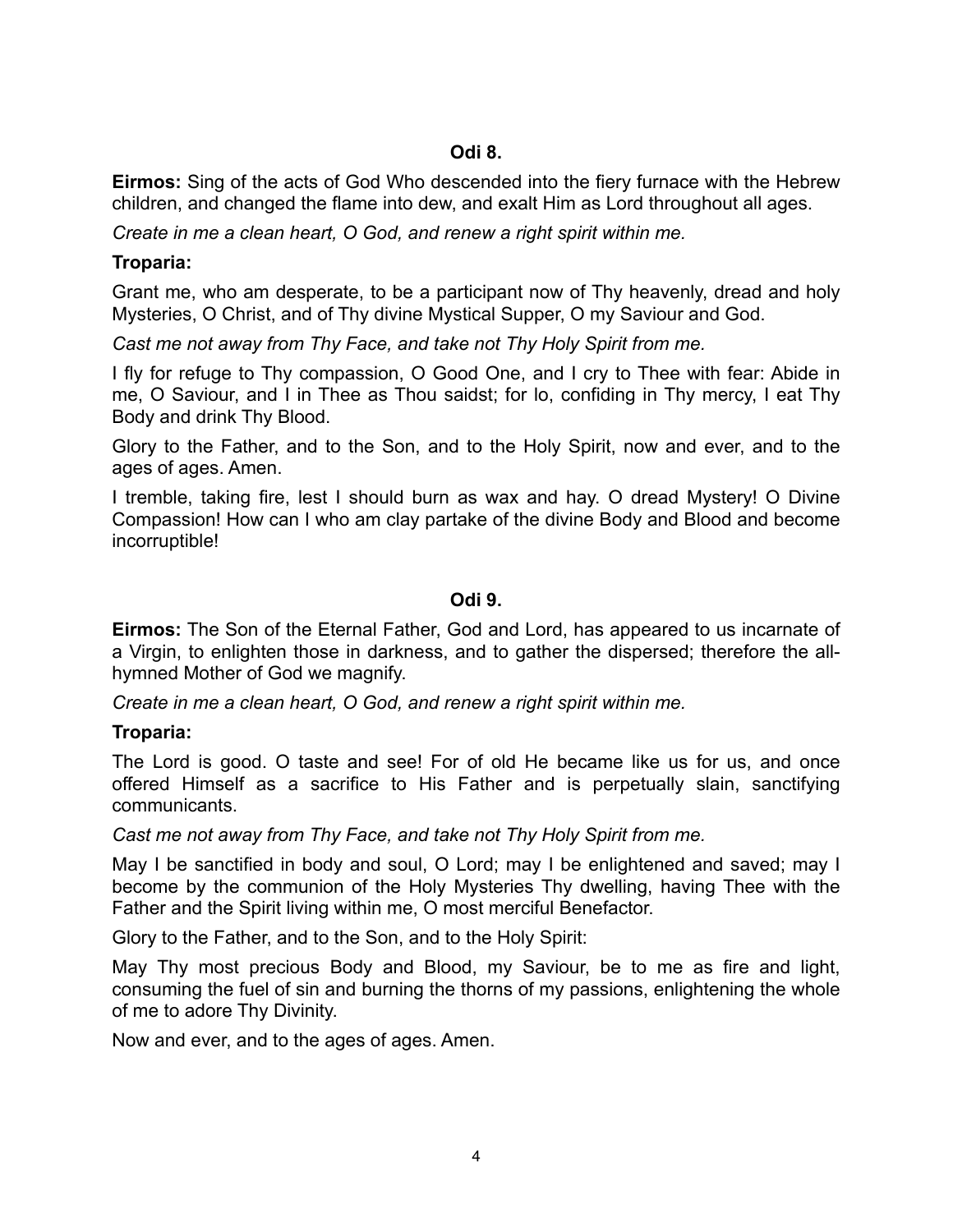God took flesh of thy pure blood. Therefore, all generations sing to thee, O Lady, and throngs of heavenly minds glorify thee. For through thee we have clearly seen Him Who is Lord of all united essentially with mankind.

(And in the morning the special psalms and prayers to be read before Holy Communion.)

## **PREPARATORY PRAYERS FOR HOLY COMMUNION**

In the Name of the Father and of the Son, and of the Holy Spirit. Amen.

Glory to Thee, our God, glory to Thee.

Heavenly King, Comforter, Spirit of Truth, Who art everywhere present and fillest all things, Treasury of good gifts and Giver of Life, come and abide in us, and cleanse us of all impurity, and save our souls, O Good One.

Holy God, Holy Mighty, Holy Immortal One, have mercy on us. *(Thrice)*

Glory to the Father, and to the Son, and to the Holy Spirit, now and ever, and to the ages of ages. Amen.

Most Holy Trinity, have mercy on us. O Lord, wash away our sins. O Master, pardon our transgressions. O Holy One, visit and heal our infirmities for Thy Name's sake.

Lord, have mercy. *(Thrice)*

Glory to the Father, and to the Son, and to the Holy Spirit, now and ever, and to the ages of ages. Amen.

Our Father, Who art in heaven, hallowed be Thy Name. Thy Kingdom come. Thy will be done, on earth as it is in heaven. Give us this day our daily bread. And forgive us our debts as we forgive our debtors. And lead us not into temptation; but deliver us from the evil one.

For Thine is the kingdom, the power and the glory, of the Father, and of the Son and of the Holy Spirit, now and ever, and to the ages of ages. Amen.

Lord, have mercy. *(12 times).*

O come let us worship God our King.

O come let us worship and fall down before Christ, our King and God.

O come let us worship and fall down before Christ Himself, our King and our God.

Then the following Psalms: 23, 24, 116: 10-19 (King James text); 22, 23, 115 (Septuagint).

#### **Psalm 22.**

The Lord is my Shepherd, and will deny me nothing. He has settled me in a green pasture, and nourished me beside refreshing water. He has converted my soul, and led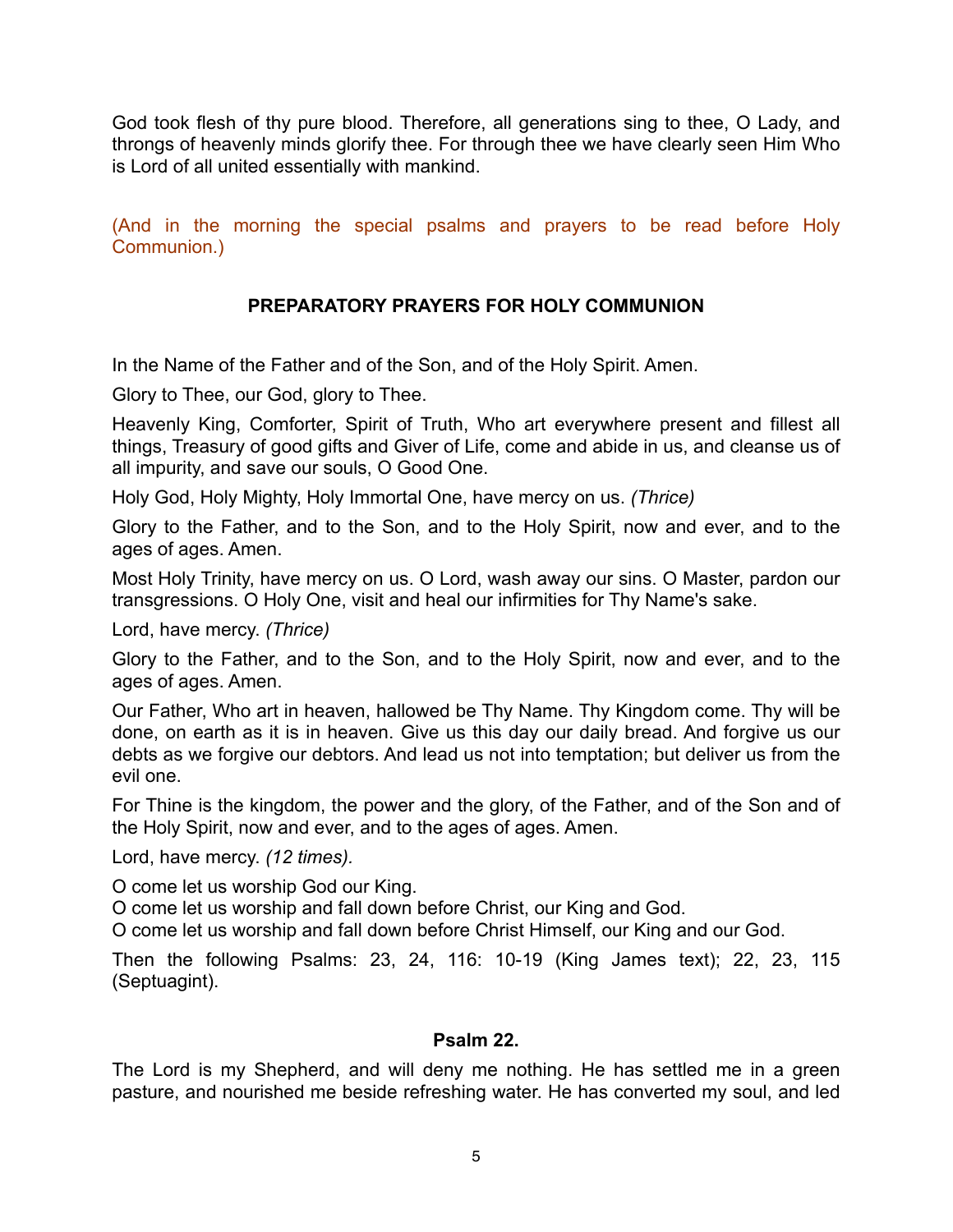me in the paths of righteousness for His Name's sake. For even though I walk in the midst of the shadow of death, I will fear no evil, for Thou art with me. Thy rod and Thy staff have comforted me. Thou hast prepared a table before me in the face of those who trouble me. Thou hast anointed my head with oil. And Thy chalice which inebriates me, how glorious it is! And Thy mercy will follow me all the days of my life. And I shall dwell in the house of the Lord throughout the length of my days.

### **Psalm 23.**

The earth is the Lord's and all that is in it, the world and all who dwell in it He has set it on the seas, and prepared it on the rivers. Who will ascend the mountain of the Lord, or who will stand in His holy place? He who has clean hands and a pure heart, who has not set his mind on vanity or sworn deceitfully to his neighbour. He will receive a blessing from the Lord, and mercy from God his Saviour. These are the kind who seek the Lord, who seek the face of the God of Jacob. Lift up your gates, you princes, and be lifted up, you eternal doors, and the King of Glory will enter. Who is this King of Glory? The Lord strong and mighty, the Lord mighty in battle. Lift up your gates, you princes, and be lifted up, you eternal doors, and the King of Glory will enter. Who is this King of Glory? The Lord of Hosts, He is the King of Glory.

### **Psalm 115.**

I believed and so I spoke; but I was deeply humiliated. I said in my madness: every man is a liar. What shall I give in return to the Lord for all that He has given me? I will receive the cup of salvation and call on the Name of the Lord. I will pay my vows to the Lord in the presence of all His people. Precious in the sight of the Lord is the death of His Saints.

O Lord, I am Thy slave; I am Thy slave and son of Thy handmaid. Thou hast broken my bonds asunder. I will offer Thee the sacrifice of praise, and will pray in the Name of the Lord. I will pay my vows to the Lord in the presence of all His people, in the courts of the Lord's house, in the midst of thee, O Jerusalem.

Glory to the Father, and to the Son, and to the Holy Spirit, now and ever, and unto the ages of ages. Amen.

Alleluia, Alleluia, Alleluia. Glory to Thee, O God. *(Thrice)* Lord, have mercy *(Thrice). And then the following prayers:*

Overlook my faults, O Lord Who wast born of a Virgin, and purify my heart, and make it a temple for Thy spotless Body and Blood. Let me not be rejected from Thy presence, O Thou Who hast infinitely great mercy.

Glory to the Father, and to the Son, and to the Holy Spirit.

How can I who am unworthy dare to come to the communion of Thy Holy Things? For even if I should dare to approach Thee with those who are worthy, my garment betrays me, for it is not a festal robe, and I shall cause the condemnation of my sinful soul. Cleanse, O Lord, the pollution from my soul, and save me as the Lover of men.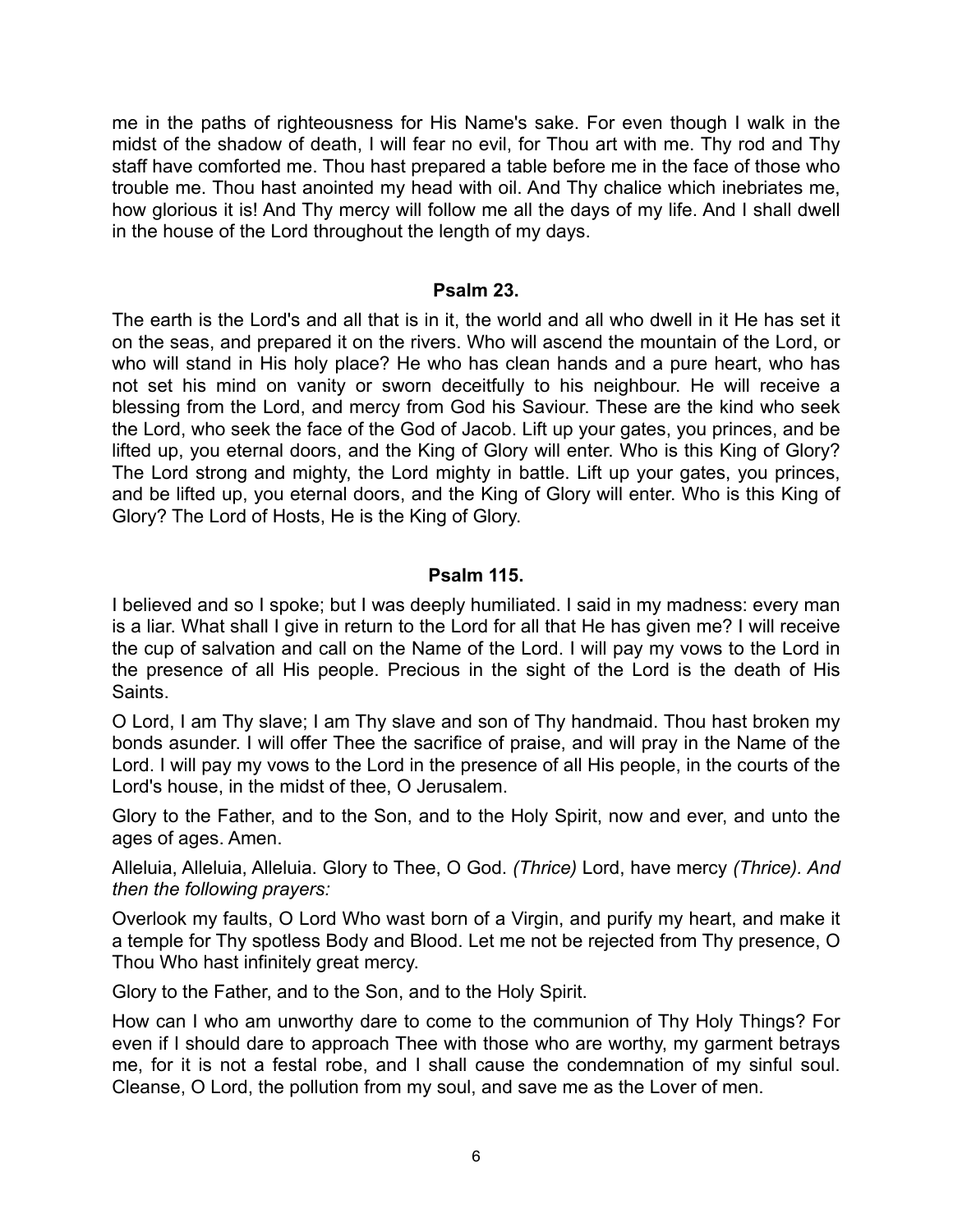Now and ever, and unto the ages of ages. Amen.

Great is the multitude of my sins, O Mother of God. To thee, O pure one, I flee and implore salvation. Visit my sick and feeble soul and intercede with thy Son and our God, that He may grant me forgiveness for the terrible things I have done, O thou who alone art blessed.

#### *On Holy and Great Thursday the following is read:*

When Thy glorious Disciples were enlightened at the Supper by the feet-washing, then impious Judas was darkened with the disease of avarice, and he delivered Thee, the Just Judge, to lawless judges. See, O lover of money, this man through money came to hang himself. Flee the insatiable desire which dared to do such things to the Master. O Lord, Who art good towards all, glory to Thee.

Lord, have mercy. *(40 times)*

*Prostrations as desired. Then these prayers:*

#### **First Prayer of St. Basil the Great**

O Sovereign Lord Jesus Christ our God, source of life and immortality, Who art the Author of all creation, visible and invisible, the equally everlasting and co-eternal Son of the eternal Father, Who through the excess of Thy goodness didst in the last days assume our flesh and wast crucified for us, ungrateful and ignorant as we were, and didst cause through Thy own Blood the restoration of our nature which had been marred by sin: O immortal King, accept the repentance even of me a sinner, and incline Thine ear to me and hear my words. For I have sinned, O Lord, I have sinned against heaven and before Thee, and I am not worthy to gaze on the height of Thy glory; for I have provoked Thy goodness by transgressing Thy commandments and not obeying Thy orders. But Thou, O Lord, in Thy forbearance, patience, and great mercy, hast not given me up to be destroyed with my sins, but Thou awaitest my complete conversion. For Thou, O Lover of men, hast said through Thy Prophet that Thou desirest not the death of the sinner, but that he should return to Thee and live. For Thou dost not will, O Lord, that the work of Thy hands should be destroyed, neither dost Thou delight in the destruction of men, but Thou desirest that all should be saved and come to a knowledge of the Truth. Therefore, though I am unworthy both of heaven and earth, and even of this transient life, since I have completely succumbed to sin and am a slave to pleasure and have defaced Thy image, yet being Thy work and creation, wretch that I am, even I do not despair of my salvation and dare to draw near to Thy boundless compassion. So receive even me, O Christ Lover of men, as the harlot, as the thief, as the publican, and as the prodigal; and take from me the heavy burden of my sins, Thou Who takest away the sin of the world, Who healest men's sicknesses, Who callest the weary and heavy laden to Thyself and givest them rest; for Thou camest not to call the righteous but sinners to repentance. And purify me from all defilement of flesh and spirit. Teach me to achieve perfect holiness in the fear of Thee, that with the clear witness of my conscience I may receive the portion of Thy holy Things and be united with Thy holy Body and Blood, and have Thee dwelling and remaining in me with the Father and Thy Holy Spirit. And, O Lord Jesus Christ, my God, let not the communion of Thy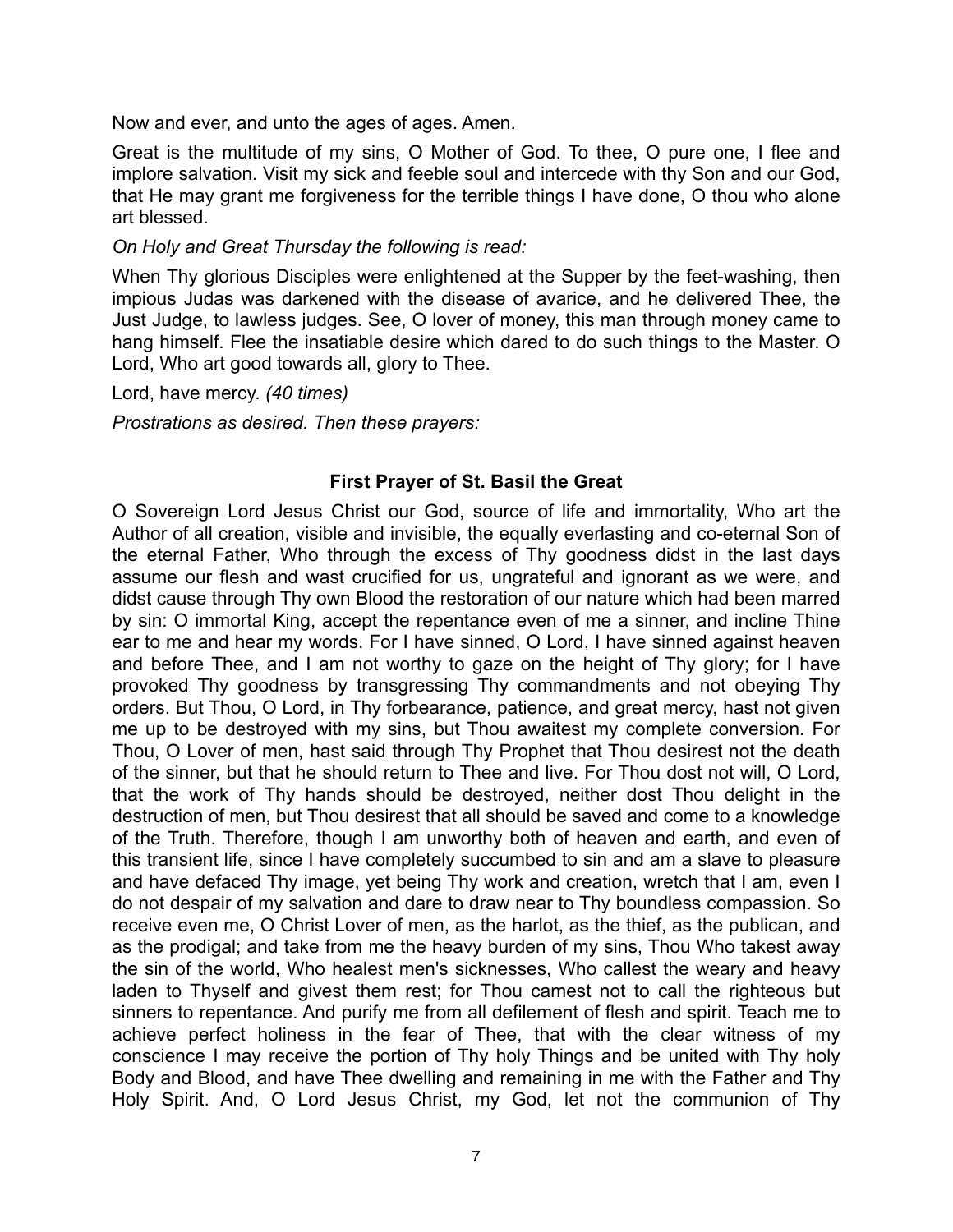immaculate and life-giving Mysteries be to me for condemnation nor let it make me sick in body or soul through my partaking of them unworthily; but grant me till my last breath to receive without condemnation the portion of Thy holy Things, for communion with the Holy Spirit, as a provision for eternal life, and as an acceptable defense at Thy dread tribunal, so that I too with all Thy elect may become a partaker of Thy pure joys which Thou hast prepared for those who love Thee, O Lord, in whom Thou art glorified throughout the ages. Amen.

### **First Prayer of St. John Chrysostom**

O Lord my God, I know that I am not worthy or sufficient that Thou shouldest come under the roof of the house of my soul, for all is desolate and fallen, and Thou hast not with me a place fit to lay Thy head. But as from the highest heaven Thou didst humble Thyself for our sake, so now conform Thyself to my humility. And as Thou didst consent to lie in a cave and in a manger of dumb beasts, so also consent to lie in the manger of my unspiritual soul and to enter my defiled body. And as Thou didst not disdain to enter and dine with sinners in the house of Simon the Leper, so consent also to enter the house of my humble soul which is leprous and sinful. And as Thou didst not reject the woman, who was a harlot and a sinner like me, when she approached and touched Thee, so also be compassionate with me, a sinner, as I approach and touch Thee, and let the live coal of Thy most holy Body and precious Blood be for the sanctification and enlightenment and strengthening of my humble soul and body, for a relief from the burden of my many sins, for a protection from all diabolical practices, for a restraint and a check on my evil and wicked way of life, for the mortification of passions, for the keeping of Thy commandments, for an increase of Thy divine grace, and for the advancement of Thy Kingdom. For it is not insolently that I draw near to Thee, O Christ my God, but as taking courage from Thy unspeakable goodness, and that I may not by long abstaining from Thy communion become a prey to the spiritual wolf. Therefore, I pray Thee, O Lord, Who alone art holy, sanctify my soul and body, my mind and heart, my emotions and affections, and wholly renew me. Root the fear of Thee in my members, and make Thy sanctification indelible in me. Be also my helper and defender, guide my life in peace, and make me worthy to stand on Thy right hand with Thy Saints: through the prayers and intercessions of Thy immaculate Mother, of Thy ministering Angels, of the immaculate Powers and of all the Saints who have ever been pleasing to Thee. Amen.

### **Prayer of St. Symeon the Translator**

O only pure and sinless Lord, Who through the ineffable compassion of Thy love for men didst assume our whole nature through the pure and virgin blood of her who supernaturally conceived Thee by the coming of the Divine Spirit and by the will of the Eternal Father; O Christ Jesus, Wisdom and Peace and Power of God, Who in Thy assumption of our nature didst suffer Thy life-giving and saving Passion - the Cross, the Nails, the Spear, and Death - mortify all the deadly passions of my body. Thou Who in Thy burial didst spoil the dominions of hell, bury with good thoughts my evil schemes and scatter the spirits of wickedness. Thou Who by Thy life-giving Resurrection on the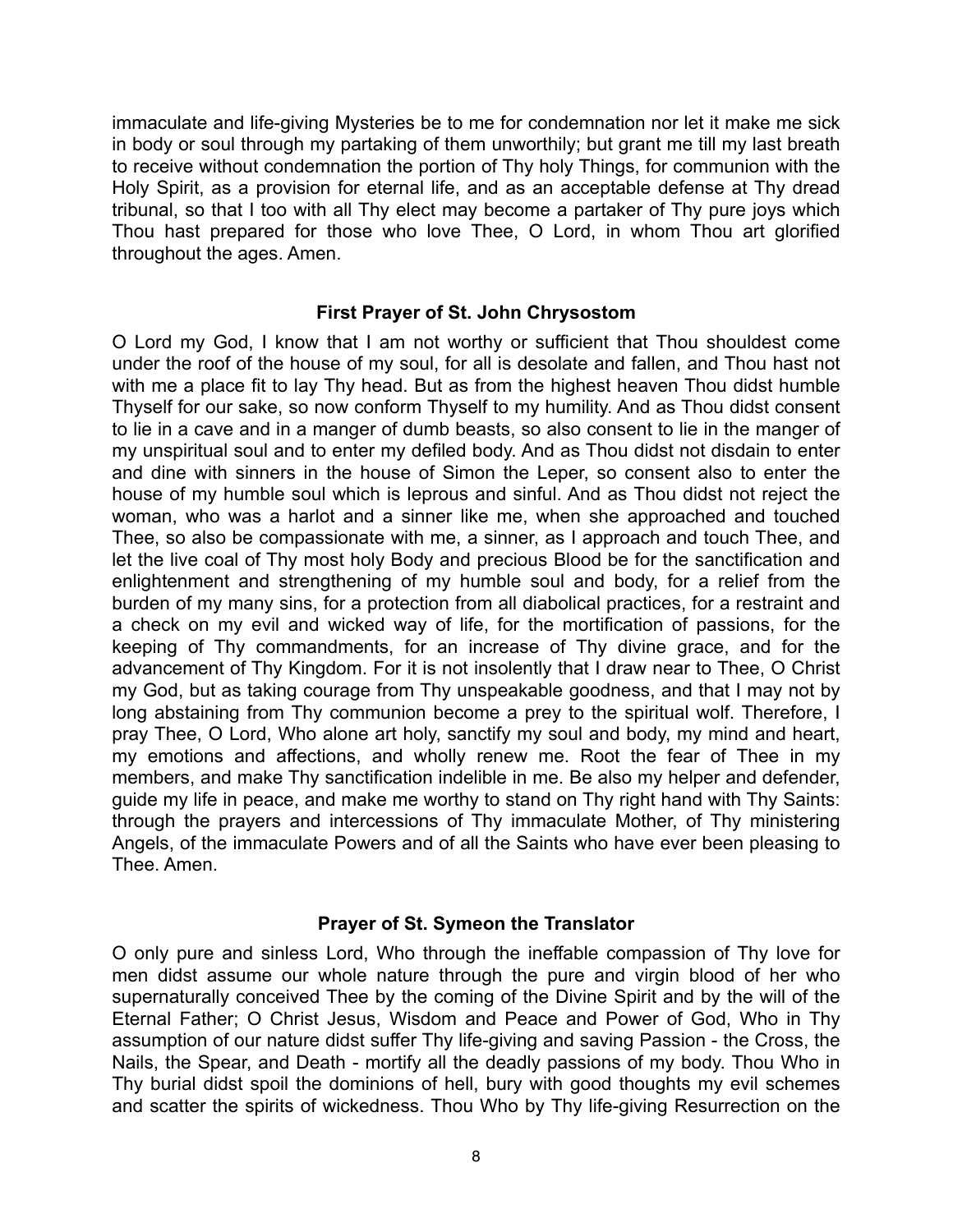third day didst raise up our fallen first Parent, raise me up who am sunk in sin and suggest to me ways of repentance. Thou Who by Thy glorious Ascension didst deify our nature which Thou hadst assumed and didst honor it by Thy session at the right hand of the Father, make me worthy by partaking of Thy holy Mysteries of a place at Thy right hand among those who are saved. Thou Who by the descent of the Spirit, the Paraclete, didst make Thy holy Disciples worthy vessels, make me also a recipient of His coming. Thou Who art to come again to judge the World with justice, grant me also to meet Thee on the clouds, my Maker and Creator, with all Thy Saints, that I may unendingly glorify and praise Thee with Thy Eternal Father and Thy all-holy and good and life-giving Spirit, now and ever, and to the ages of ages. Amen.

### **First Prayer of St. John Damascene**

O Sovereign Lord Jesus Christ our God, Who alone hast authority to forgive men their sins, overlook in Thy goodness and love for men all my offences whether committed with knowledge or in ignorance, and make me worthy to receive without condemnation Thy divine, glorious, spotless, and life-giving Mysteries, not for punishment, nor for an increase of sins, but for purification and sanctification and as a pledge of the life and kingdom to come, as a protection and help, and for the destruction of enemies, and for the blotting out of my many transgressions. For Thou art a God of mercy and compassion and love for men, and to Thee we send up the glory, with the Father and the Holy Spirit, now and ever, and to the ages of ages. Amen.

## **Second Prayer of St. Basil the Great**

I know, O Lord, that I partake of Thy immaculate Body and precious Blood unworthily, and that I am guilty, and eat and drink judgment to myself by not discerning the Body and Blood of Thee my Christ and God. But taking courage from Thy compassion I approach Thee, for Thou hast said: "He who eats My Flesh and drinks My Blood abides in Me and I in him." Therefore have compassion, O Lord, and do not make an example of me, a sinner, but deal with me according to Thy mercy; and let these Holy Things be for my healing and purification and enlightenment and protection and salvation and sanctification of body and soul, for the turning away of every phantasy and all evil practice and diabolical activity working subconsciously in my members, for confidence and love towards Thee, for reformation of life and security, for an increase of virtue and perfection, for fulfillment of the commandments, for communion with the Holy Spirit, as a provision for eternal life, and as an acceptable defense at Thy dread Tribunal, not for judgment or for condemnation.

## **Prayer of St. Symeon the New Theologian**

From sullied lips, From an abominable heart, From an unclean tongue, Out of a polluted soul, Receive my prayer, O my Christ.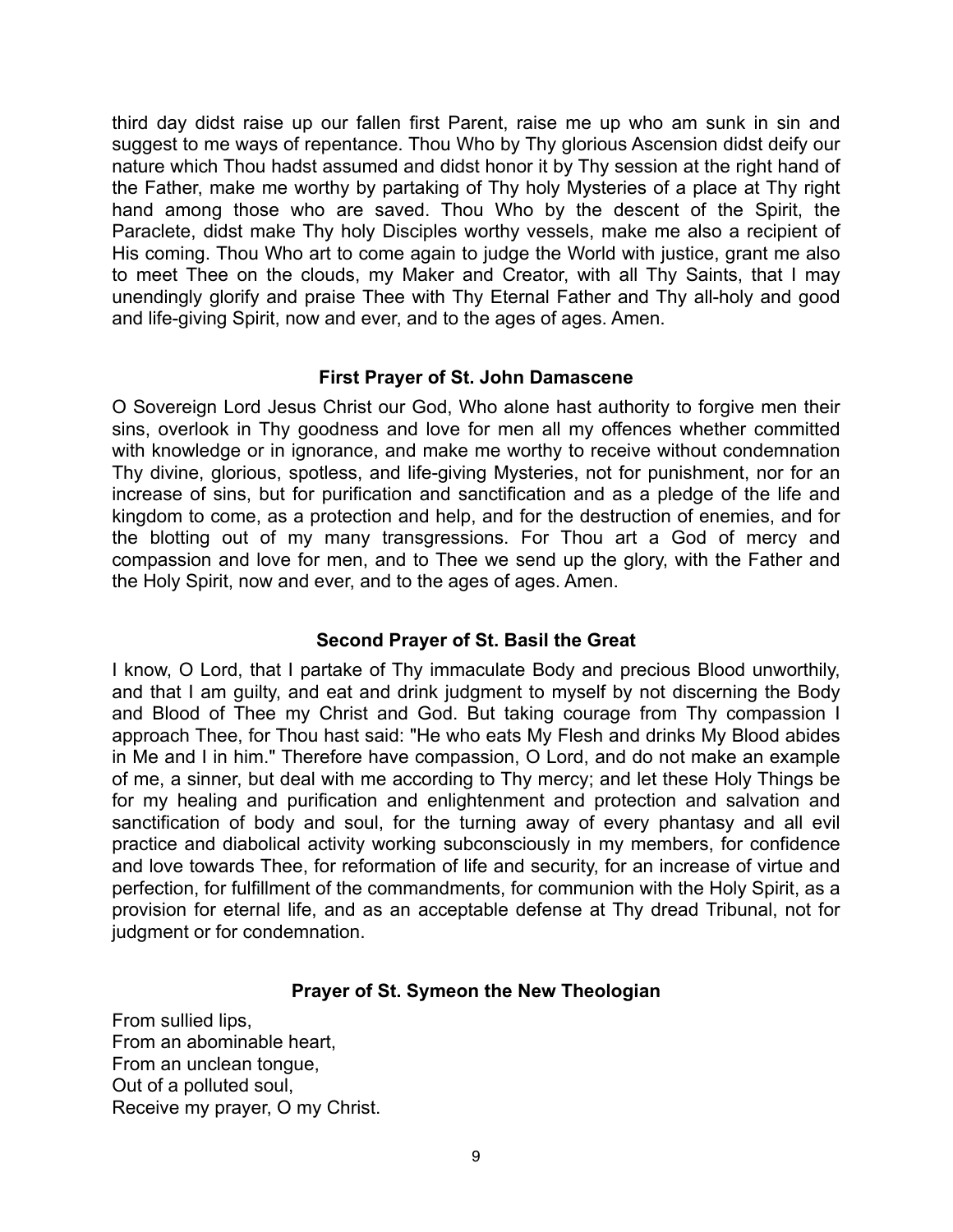Reject me not, Nor my words, nor my ways, Nor even my shamelessness, But give me courage to say What I desire, my Christ. And even more, teach me What to do and say. I have sinned more than the harlot Who, on learning where Thou wast lodging, Bought myrrh, And dared to come and anoint Thy feet, my Christ, My Lord and my God. As Thou didst not repulse her When she drew near from her heart, Neither, O Word, abominate me, But grant me Thy feet To clasp and kiss, And with a flood of tears As with most precious myrrh Dare to anoint them. Wash me with my tears And purify me with them, O Word. Forgive my sins And grant me pardon. Thou knowest the multitude of my evil-doings, Thou knowest also my wounds, And Thou seest my bruises. But also Thou knowest my faith, And Thou beholdest my willingness, And Thou hearest my sighs. Nothing escapes Thee, my God, My Maker, my Redeemer, Not even a tear-drop, Nor part of a drop. Thine eyes know What I have not achieved, And in Thy book Things not yet done Are written by Thee. See my depression, See how great is my trouble, And all my sins Take from me, O God of all, That with a clean heart, Trembling mind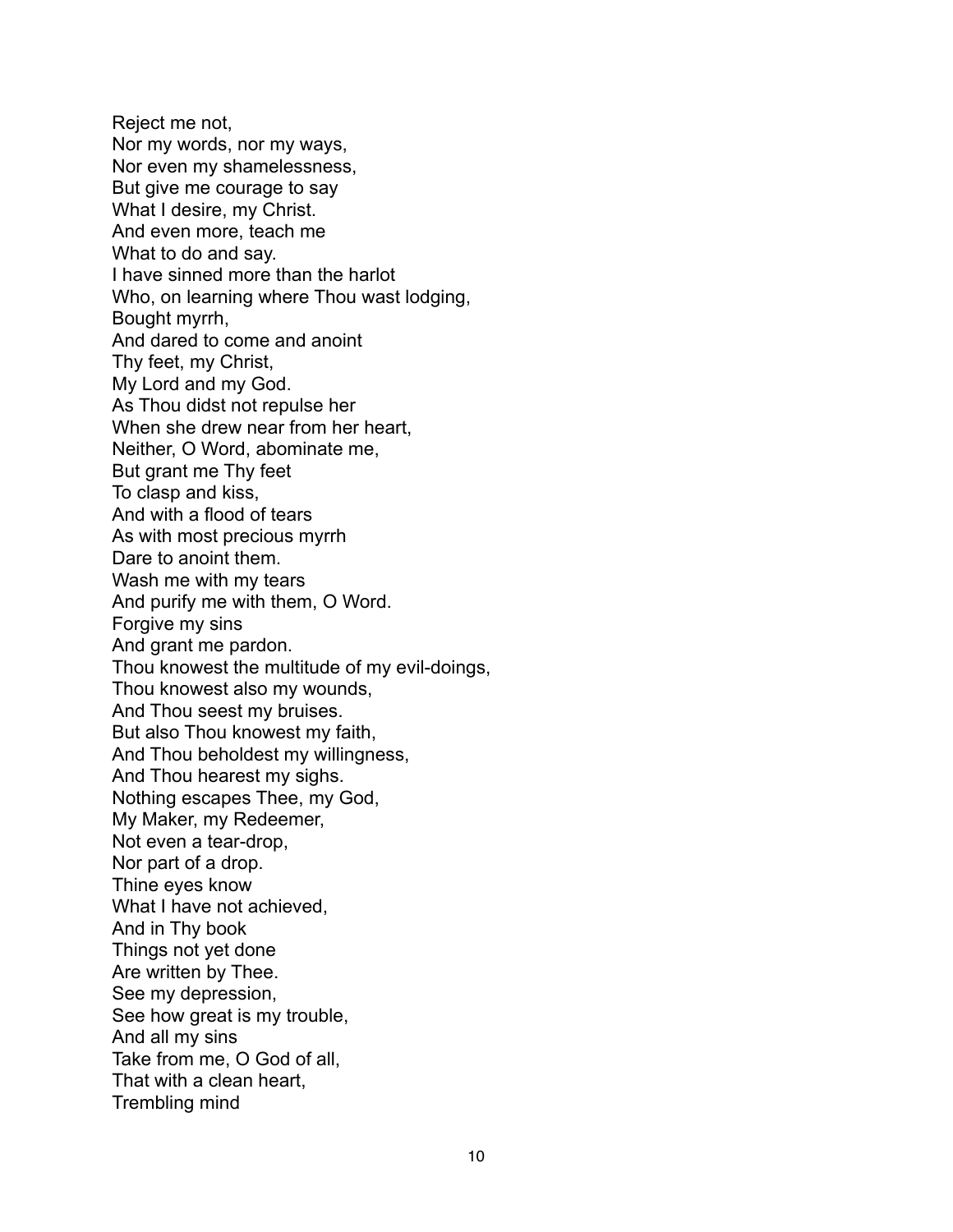And contrite spirit I may partake of Thy pure And all-holy Mysteries By which all who eat and drink Thee With sincerity of heart Are quickened and deified. For Thou, my Lord, hast said: "Whoever eats My Flesh And drinks My Blood Abides in Me And I in Him." Wholly true is the word Of my Lord and God. For whoever partakes of Thy divine And deifying Gifts Certainly is not alone, But is with Thee, my Christ, Light of the Triune Sun Which illumines the world. And that I may not remain alone Without Thee, the Giver of Life, My Breath, my Life, My Joy, The Salvation of the world, Therefore I have drawn near to Thee As Thou seest, with tears And with a contrite spirit. Ransom of my offences, I beseech Thee to receive me, And that I may partake without condemnation Of Thy life-giving and perfect Mysteries, That Thou mayest remain as Thou hast said With me, thrice-wretched as I am, Lest the tempter may find me Without Thy grace And craftily seize me, And having deceived me, may seduce me, From Thy deifying words. Therefore I fall at Thy feet And fervently cry to Thee: As Thou receivedst the Prodigal And the Harlot who drew near to Thee, So have compassion and receive me, The profligate and the prodigal, As with contrite spirit I now draw near to Thee.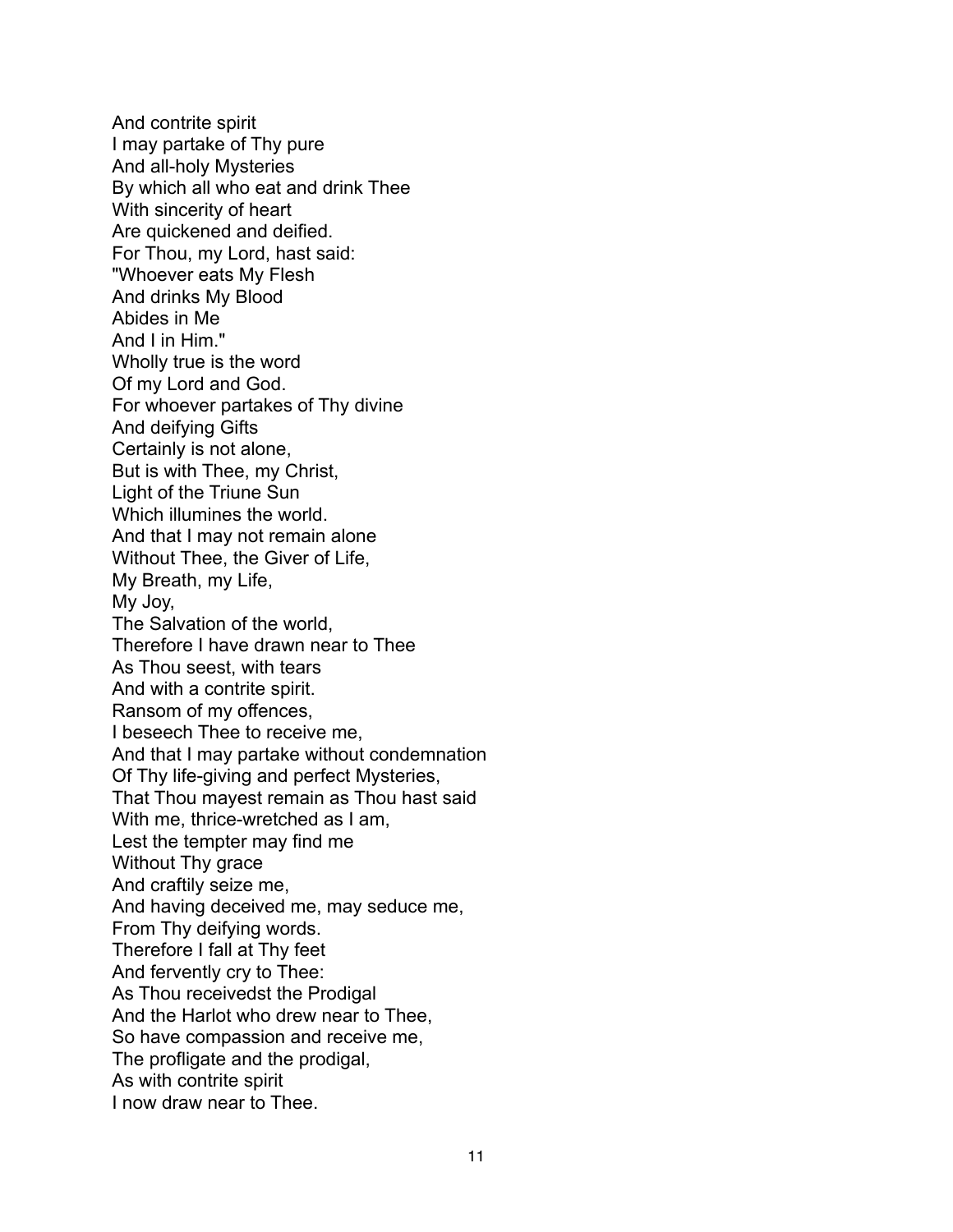I know, O Saviour, that no other Has sinned against Thee as I, Nor has done the deeds That I have committed. But this again I know That not the greatness of my offences Nor the multitude of my sins Surpasses the great patience Of my God, And His extreme love for men. But with the oil of compassion Those who fervently repent Thou dost purify and enlighten And makest them children of the light, Sharers of Thy Divine Nature. And Thou dost act most generously, For what is strange to Angels And to the minds of men Often Thou tellest to them As to Thy true friends. These things make me bold, my Christ, These things give me wings, And I take courage from the wealth Of Thy goodness to us. And rejoicing and trembling at once, I who am straw partake of fire, And, strange wonder! I am ineffably bedewed, Like the bush of old Which burnt without being consumed. Therefore with thankful mind, And with thankful heart, And with thankfulness in all the members Of my soul and body, I worship and magnify And glorify Thee, my God, For Thou art blessed, Now and throughout the ages.

#### **Second Prayer of St. John Chrysostom**

I am not worthy, O Lord and Master, that Thou shouldest enter under the roof of my soul; but since Thou in Thy love for men dost will to dwell in me, I take courage and approach. Thou commandest: I will open wide the doors which Thou alone didst create, that Thou mayest enter with love as is Thy nature, enter and enlighten my darkened thought. I believe that Thou wilt do this, for Thou didst not banish the Harlot who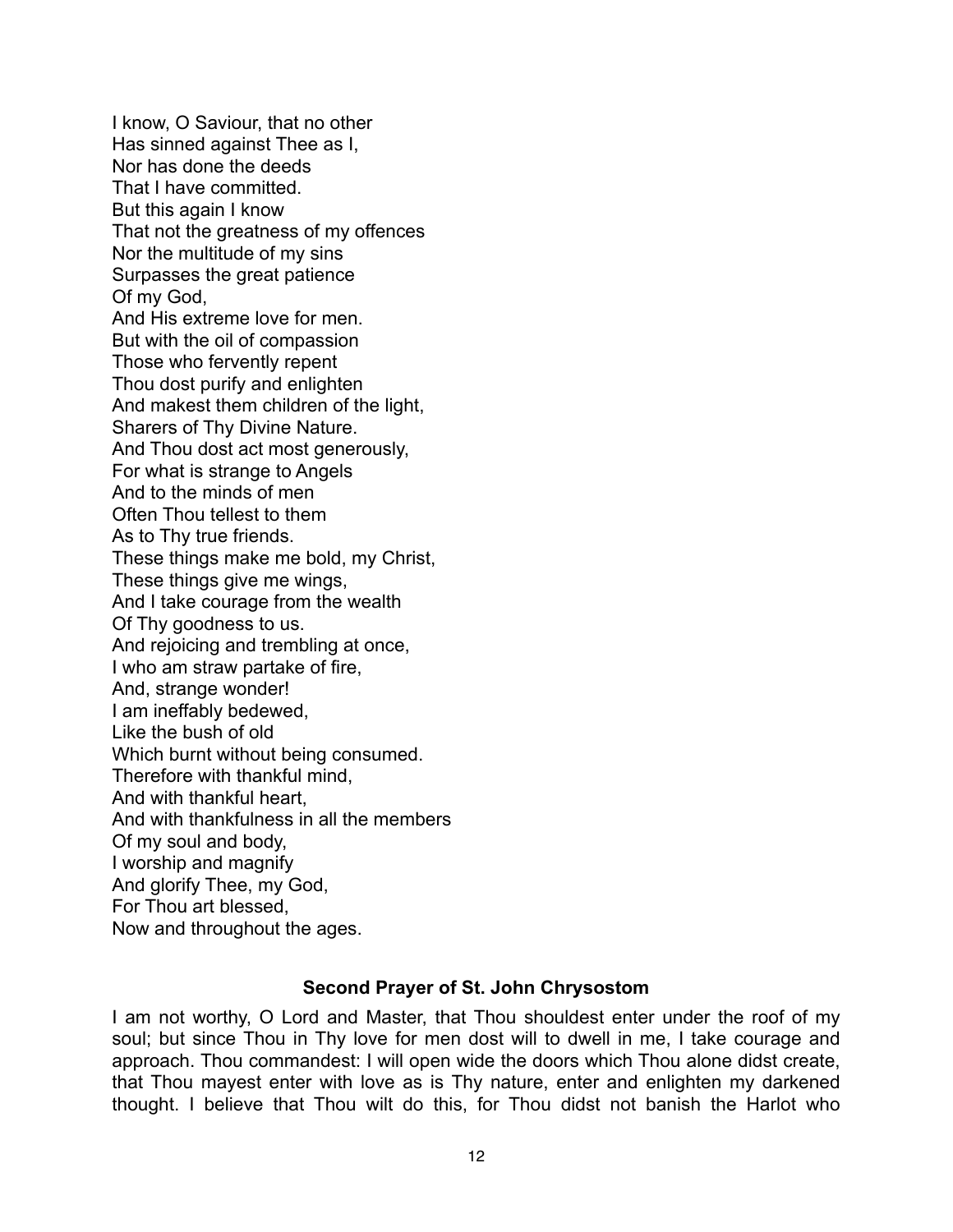approached Thee with tears, nor didst Thou reject the Publican who repented, nor didst Thou drive away the Thief who acknowledged Thy Kingdom, nor didst Thou leave the repentant persecutor (Paul) to himself; but all who had been brought to Thee by repentance Thou didst set in the company of Thy friends, O Thou Who alone art blessed always, now and to endless ages. Amen.

## **Third Prayer of St. John Chrysostom**

Lord Jesus Christ my God, remit, forgive, absolve and pardon the sins, offences and transgressions which I, Thy sinful, useless and unworthy servant have committed from my youth, up to the present day and hour, whether with knowledge or in ignorance, whether by words or deeds or intentions or thoughts, and whether by habit or through any of my senses. And through the intercession of her who conceived Thee without seed, the immaculate and ever-virgin Mary Thy Mother, my only sure hope and protection and salvation, make me worthy without condemnation to receive Thy pure, immortal, life-giving and dread Mysteries, for forgiveness of sins and for eternal life, for sanctification and enlightenment and strength and healing and health of soul and body, and for the blotting out and complete destruction of my evil reasonings and intentions and prejudices and nocturnal fantasies of dark evil spirits. For Thine is the kingdom and the power and the glory and the honour and the worship, with the Father and the Holy Spirit, now and ever, and to the ages of ages. Amen.

## **Second Prayer of St. John Damascene**

I stand before the doors of Thy sanctuary, yet I do not put away my terrible thoughts. But O Christ our God, Who didst justify the Publican, and have mercy on the Canaanite woman, and didst open the gates of Paradise to the Thief, open to me the depths of Thy love for men, and as I approach and touch Thee, receive me like the Harlot and the woman with an issue of blood. For the one received healing easily by touching the hem of Thy garment, and the other by clasping Thy sacred feet obtained release from her sins. And I, in my pitiableness, dare to receive Thy whole Body. Let me not be burnt, but receive me even as these; enlighten the senses of my soul, and burn the stains of my sins: through the intercessions of her who bore Thee without seed, and of the Heavenly Powers, for Thou art blessed to the ages of ages. Amen.

## **Fourth Prayer of St. John Chrysostom**

I believe, O Lord, and I confess that Thou art truly the Christ, the Son of the Living God, Who came into the world to save sinners, of whom I am the chief. And I believe that this is Thy pure Body and Thy own precious Blood. Therefore, I pray Thee, have mercy on me and forgive my transgressions, voluntary and involuntary, in word and deed, known and unknown. And grant that I may partake of Thy Holy Mysteries without condemnation, for the remission of sins and for life eternal. Amen.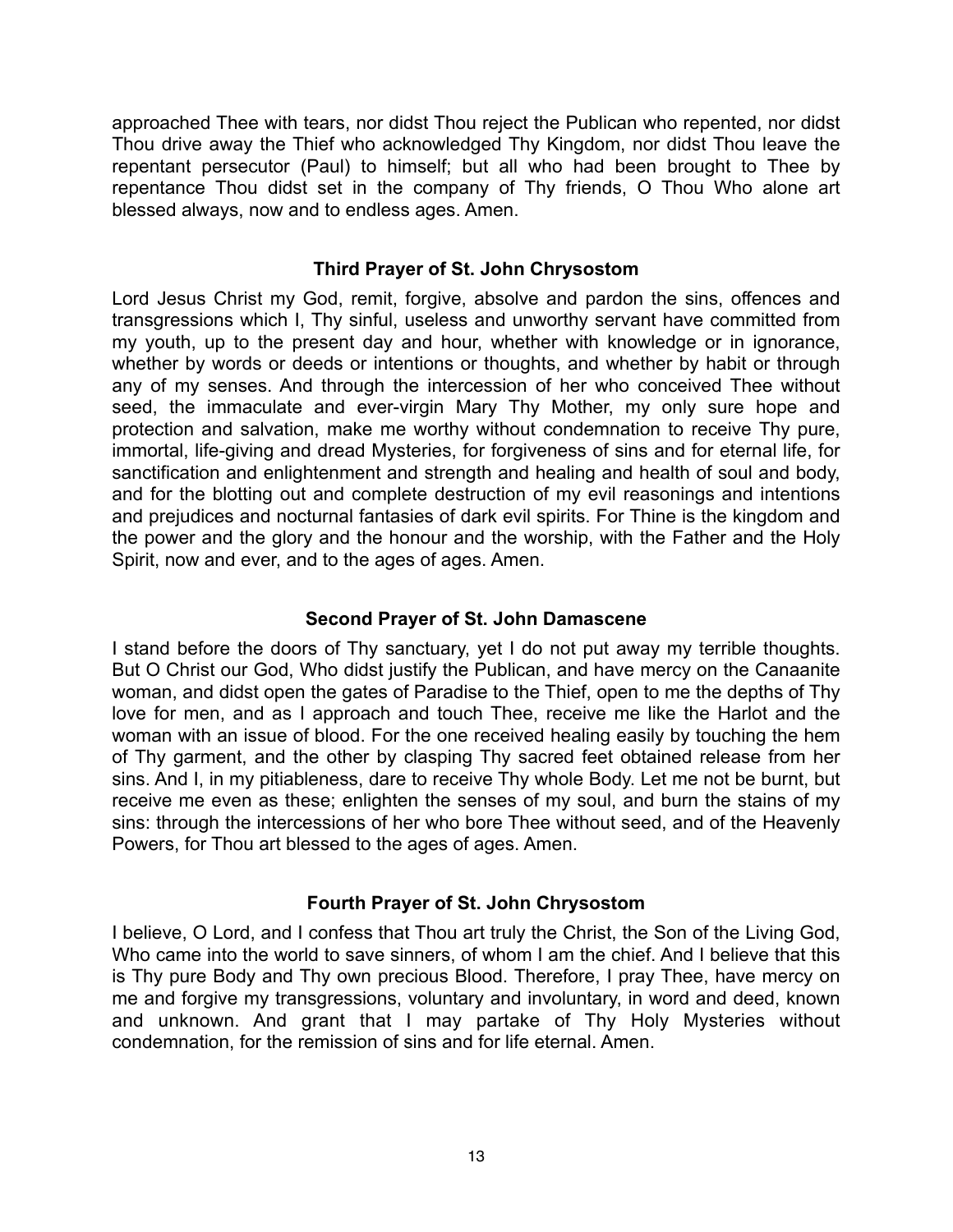### **Lines of St. Symeon the Translator**

Behold I approach for Divine Communion. O Creator, let me not be burnt by communicating, For Thou art Fire which burns the unworthy. But purify me from every stain.

#### *Then this Prayer:*

Of Thy Mystical Supper, O Son of God, accept me today as a communicant; for I will not speak of the Mystery to Thy enemies; I will not give Thee a kiss like Judas; but like the Thief do I confess Thee. Remember me, O Lord, in Thy Kingdom.

#### *And again these lines:*

Tremble, O man, when you see the deifying Blood, For it is a coal that burns the unworthy. The Body of God both deifies and nourishes; It deifies the spirit and wondrously nourishes the mind.

#### *And these Troparia:*

Thou hast ravished me with longing, O Christ, and with Thy divine love Thou hast changed me. But burn up with spiritual fire my sins and make me worthy to be filled with delight in Thee, that I may leap for joy, O gracious Lord, and magnify Thy two comings.

Into the splendor of Thy Saints how shall I who am unworthy enter? For if I dare to enter the bridechamber, my vesture betrays me, for it is not a wedding garment, and as a prisoner I shall be cast out by the Angels. Cleanse my soul from pollution and save me, O Lord, in Thy love for men.

#### *And this Prayer:*

Sovereign Lover of men, Lord Jesus my God, let not these Holy Things be to me for judgment through my being unworthy, but for the purification and sanctification of my soul and body, and as a pledge of the life and kingdom to come. For it is good for me to cling to God and to place in the Lord my hope of salvation.

### **THANKSGIVING AFTER HOLY COMMUNION**

Glory to Thee, O God; Glory to Thee, O God; Glory to Thee, O God.

#### **Anonymous**

I thank Thee, O Lord my God, that Thou hast not rejected me, a sinner, but hast granted me to be a communicant of Thy holy Things. I thank Thee that Thou hast granted me,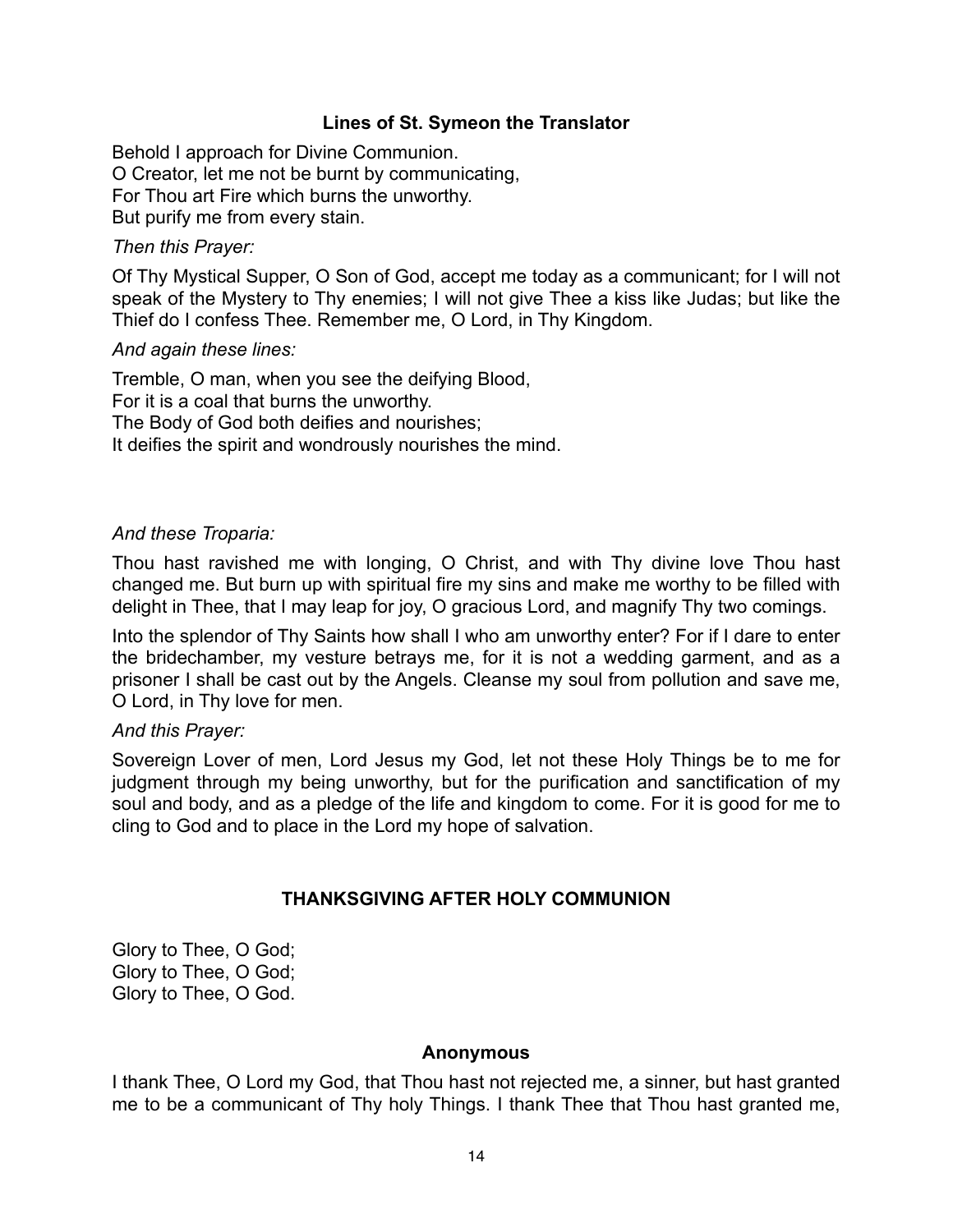unworthy as I am, to partake of Thy pure and heavenly Gifts. But, O Lord, Lover of men, Who didst die for us and rise again and bestow upon us these Thy dread and life-giving Mysteries for the wellbeing and sanctification of our souls and bodies, grant that these may be even to me for the healing of my soul and body, for the averting of everything hostile, for the enlightenment of the eyes of my heart, for the peace of the powers of my soul, for unashamed faith, for sincere love, for the fullness of wisdom, for the keeping of Thy commandments, for an increase of Thy divine grace, and for familiarity with Thy Kingdom; that being kept by Them in Thy holiness I may ever remember Thy grace, and never live for myself but for Thee our Lord and Benefactor. And so when I have passed from existence here in the hope of eternal life, may I attain to everlasting rest, where the song is unceasing of those who keep festival and the joy is boundless of those who behold the ineffable beauty of Thy face. For Thou art the true desire and the unutterable gladness of those who love Thee, O Christ our God, and all creation sings of Thee throughout the ages.

## **Prayer of St. Basil the Great**

Lord Christ our God, King of the ages and Creator of all, I thank Thee for all the blessings Thou hast granted me and for the communion of Thy pure and life-giving Mysteries. I pray Thee, therefore, good Lord and Lover of men, guard me under Thy protection and within the shadow of Thy wings; and grant me with a clear conscience till my last breath worthily to partake of Thy holy Things for forgiveness of sins and for life eternal. For Thou art the Bread of Life, the Source of Holiness, the Giver of all that is good, and to Thee we send up the glory, with the Father and the Holy Spirit, now and ever, and to the ages of ages. Amen.

### **Prayer of St. Symeon the Translator**

O Thou Who givest me willingly Thy Flesh for food, Thou Who art fire, and burnest the unworthy, Scorch me not, O my Maker, But rather pass through me for the integration of my members, Into all my joints, my affections, and my heart. Burn up the thorns of all my sins. Purify my soul, sanctify my mind; Strengthen my knees and bones; Enlighten the simplicity of my five senses. Nail down the whole of me with Thy fear. Ever protect, guard, and keep me From every soul-destroying word and act. Sanctify, purify, attune, and rule me. Adorn me, give me understanding, and enlighten me. Make me the habitation of Thy Spirit alone, And no longer a habitation of sin, That as Thy house from the entry of communion Every evil spirit and passion may flee from me like fire.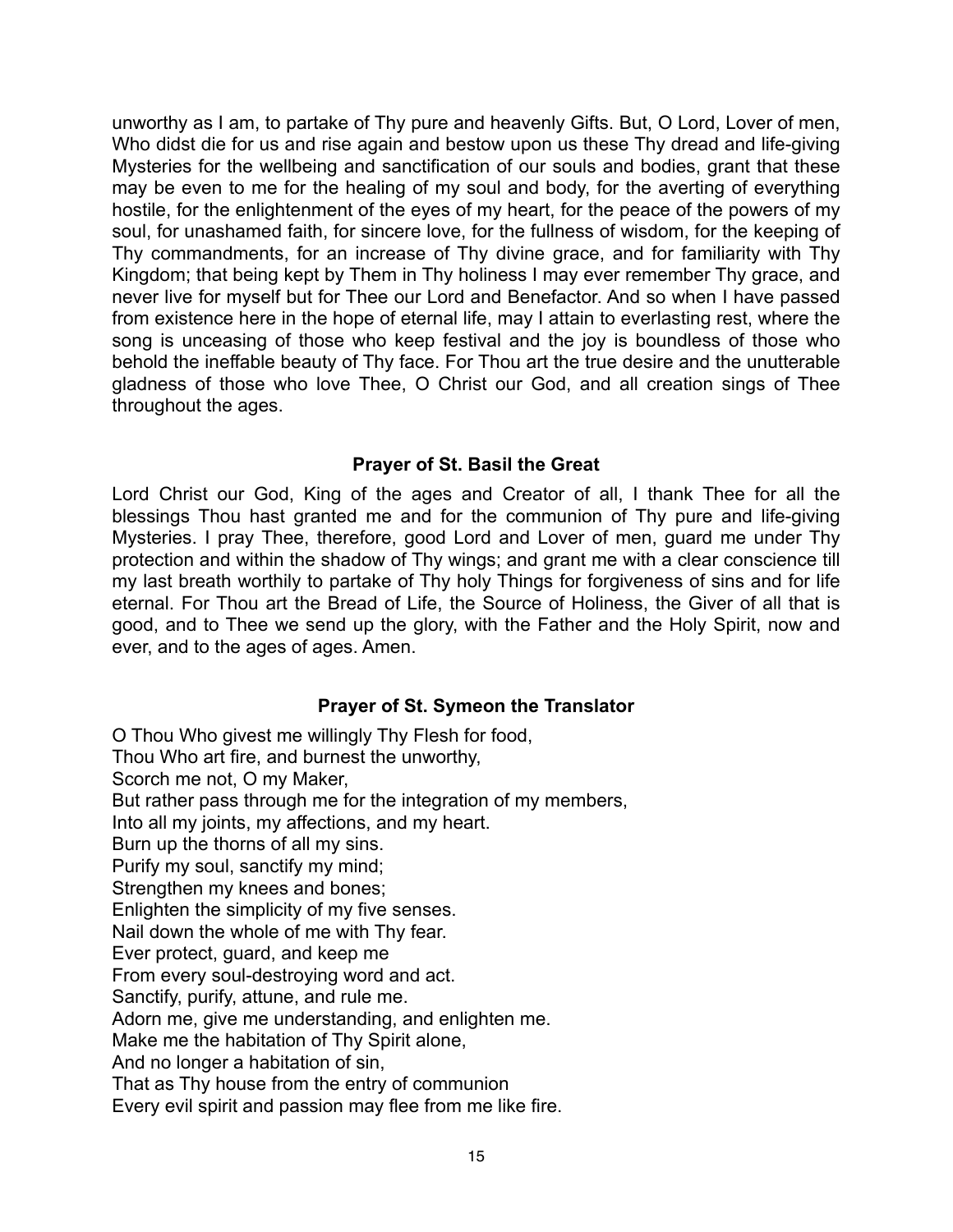I offer Thee as intercessors all the sanctified, The Commanders of the Bodiless Hosts, Thy Forerunner, the wise Apostles, And Thy pure and immaculate Mother. Receive their prayers, my compassionate Christ. And make Thy slave a child of light. For Thou alone art our sanctification, O Good One, And the radiance of our souls, And to Thee as our Lord and God as is right We all give glory day and night.

#### **Anonymous**

May Thy Holy Body, O Lord Jesus Christ our God, be to me for eternal life, and Thy Precious Blood for forgiveness of sins. And may this Eucharist be to me for joy, health, and gladness. And in Thy awful second coming, make me, a sinner, worthy to stand on the right hand of Thy glory, through the intercessions of Thy holy and most pure Mother and of all Thy Saints. Amen.

## **To the Most Holy Mother of God**

All-holy Lady, Mother of God, the light of my darkened soul, my hope and protection, my refuge and consolation, and my joy, I thank thee that thou hast made me, who am unworthy, worthy to be a communicant of the immaculate Body and precious Blood of thy Son. But do thou who didst bear the true Light enlighten the spiritual eyes of my heart. O thou who didst conceive the Source of Immortality, give life to me who am dead in sin. O thou who art the compassionately loving Mother of the merciful God, have mercy on me and give me compunction and contrition of heart, humility in my thoughts, and the recall of my reasoning powers from their captivity. And grant me till my last breath to receive without condemnation the sanctification of the Holy Mysteries for the healing of soul and body. And give me tears of repentance and confession, and of thanksgiving, that I may praise and glorify thee all the days of my life. For thou art blessed and glorified for ever. Amen.

### **Then the Song of Symeon is said:**

Now lettest Thou Thy servant depart in peace, O Lord, according to Thy word. For my eyes have seen Thy salvation which Thou hast prepared in the sight of all peoples, the light of revelation for the Gentiles, and the glory of Thy people Israel.

Holy God, Holy Mighty, Holy Immortal One, have mercy on us. (3)

Glory to the Father, and to the Son, and to the Holy Spirit, now and ever, and to the ages of ages. Amen.

Most Holy Trinity, have mercy on us. O Lord, wash away our sins, O Master, pardon our transgressions. O Holy One, visit and heal our infirmities, for Thy Name's sake.